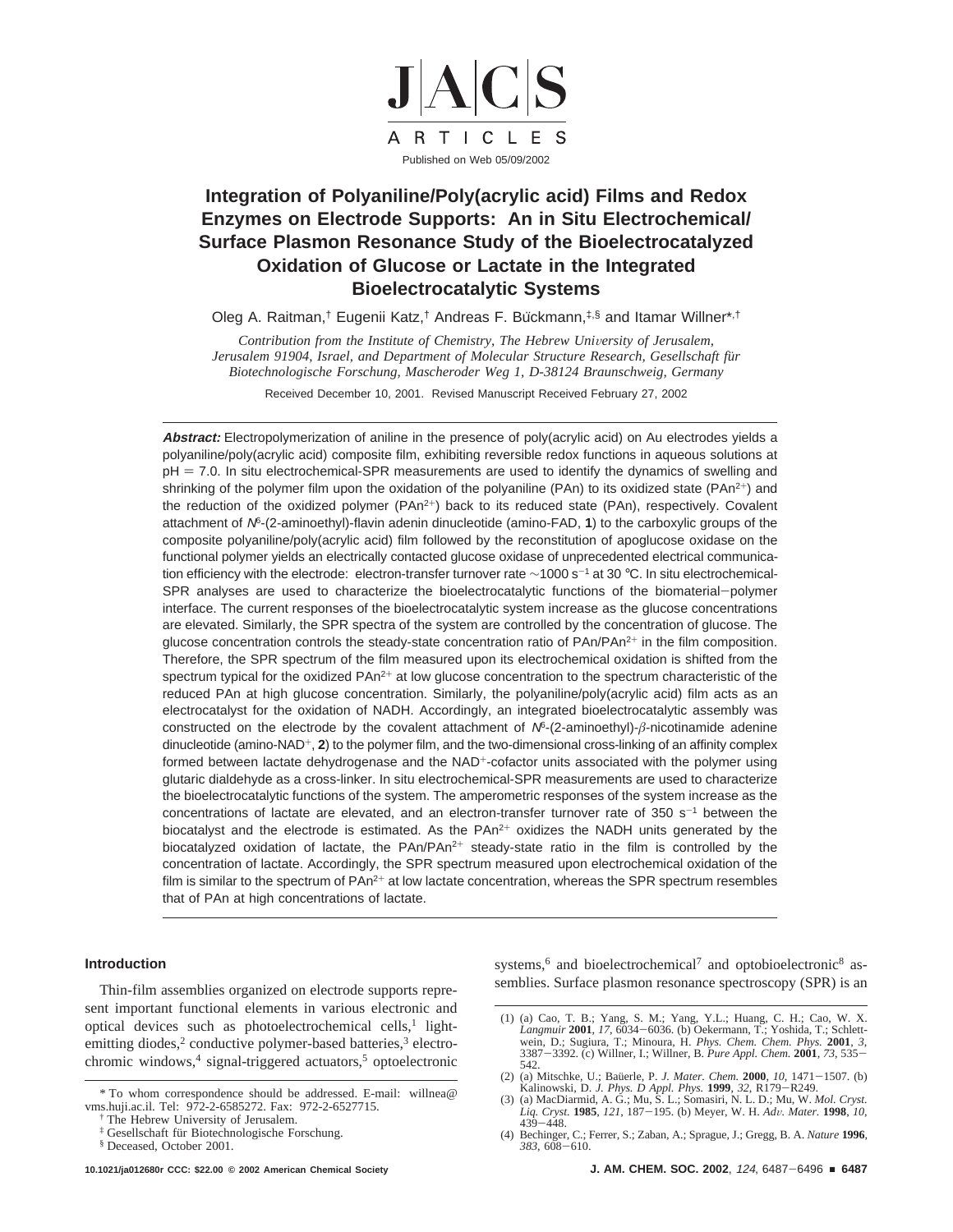effective spectroscopic method to characterize the optical and structural (thickness) features of thin-film assemblies.<sup>9</sup> Usually, these parameters are derived by the theoretical fitting of the experimental reflectance spectra using the Fresnel equation.<sup>10,11</sup> SPR spectroscopy has been widely applied to characterize protein and enzyme thin films on surfaces, $12,13$  biorecognition binding processes on Au supports, $14,15$  and chemical transformations on surfaces.16,17 In situ electrochemical-SPR measurements provide an effective method to characterize structural or optical properties of redox-activated interfaces on gold supports.<sup>18</sup> Indeed, in situ electrochemical-SPR experiments on redoxactivated polymer films were used to follow swelling/shrinking processes of polymers<sup>19</sup> and ion migration in charged polymers<sup>20</sup> and for the determination of the optical properties of polymer  $films<sup>21</sup>$ 

The assembly of biomaterials as monolayer or multilayer films on surfaces is the subject of extensive recent research efforts directed to the development of biosensors,  $22,23$  biofuel cells,24 and optobioelectronic systems.25 Immobilization of redox enzymes on electrodes, and the electrochemical activation of the biocatalysts, is a common practice to develop amperometric

- (5) (a) Raiteri, R.; Grattarola, M.; Butt, H.-J.; Skla´dal, P. *Sens. Actuators, B*
- **2001**, 79, 115–126. (b) Lahav, M.; Durkan, C.; Gabai, R.; Katz, E.; Willner, I.; Welland, M. E. *Angew. Chem., Int. Ed.* **2001**, 40, 4095–4097. (6) (a) Shipway, A. N.; Willner, I. *Acc. Chem. Res.* **2001**, 34, 421–432. (
- Willner, I.; Doron, A.; Katz, E. *J. Phys. Org. Chem.* **1998**, *11*, 546–560.<br>
(7) (a) Willner, I.; Katz, E. *Angew. Chem., Int. Ed.* **2000**, 39, 1180-1218. (b)<br>
Heller. A. *Acc. Chem. Res.* **1990**. 23, 128–134. (c) Haberm Heller, A. *Acc. Chem. Res.* **1990**, 23, 128-134. (c) Habermüller, L.; Mosbach, M.; Schuhmann, W. *Fresenius J. Anal. Chem.* **<sup>2000</sup>**, *<sup>366</sup>*, 560- 568.
- 
- (8) Willner, I.; Rubin, S. Angew. Chem., Int. Ed. Engl. **1996**, 35, 367–385. (9) (a) Knoll, W. Annu. Rev. Phys. Chem. **1998**, 49, 569–638. (b) Badia, A.; Arnold, S.; Scheumann, V.; Zizlsperger, M.; Mack, J.; Jung, G.; Knol W. *Sens. Actuators, B* **1999**, 54, 145–165. (c) Homola, J.; Yee, S. S.;<br>Gauglitz, G. *Sens. Actuators, B* **1999**, 54, 3-15.<br>(a) Sadowski. J. W.: Korhonen. I. K. J.: Peltonen. J. P. K. *Opt. Ene*. **1995**.
- (10) (a) Sadowski, J. W.; Korhonen, I. K. J.; Peltonen, J. P. K. Opt. Eng. 1995,  $34$ , 2581-2586. (b) Johnston, K. S.; Karlsen, S. R.; Jung, C. C., Yee, S. S. Mater. Chem. Phys. 1995, 42. 2446.<br>S. Mater. Chem. Phys. 1995,
- (11) Beketov, G. V.; Shirshov, Y. M.; Shynkarenko, O. V.; Chegel, V. I. *Sens. Actuators, B* **<sup>1998</sup>**, *<sup>48</sup>*, 432-438.
- (12) (a) Schlereth, D. D.; Kooyman, R. P. H. *J. Electroanal. Chem.* **<sup>1998</sup>**, *<sup>444</sup>*, <sup>231</sup>-240. (b) Schlereth, D. D. *J. Electroanal. Chem.* **<sup>1999</sup>**, *<sup>464</sup>*, 198- 207.
- (13) (a) Iwasaki, Y.; Horiuchi, T.; Niwa, O. *Anal. Chem.* **<sup>2001</sup>**, *<sup>73</sup>*, 1595-1598. (b) Salamon, Z.; Macleod, H. A.; Tollin, G. *Biochim. Biophys. Acta* **1997**, *<sup>1331</sup>*, 117-129.
- (14) (a) Rao, J.; Yan, L.; Xu, B.; Whitesides, G. M. *J. Am. Chem. Soc.* **1999**, *<sup>121</sup>*, 2629-2630. (b) Sasaki, S.; Nagata, R.; Hock, B.; Karube, I. *Anal. Chim. Acta* **<sup>1998</sup>**, *<sup>368</sup>*, 71-76. (c) Berger, C. E. H.; Greve, J. *Sens.*
- Actuators, B 2000, 63, 103-108.<br>
(15) (a) Mullett, W. M.; Lai, E. P. C.; Yeung, J. M. Methods 2000, 22, 77-91.<br>
(b) Disley, D. M.; Cullen, D. C.; You, H. X.; Lowe, C. R. Biosens.<br>
Bioelectron. 1998, 13, 1213-1225. (c) Kruc
- Sens. Actuators, B 1996, 30, 77–80. (d) McDonnell, J. M. Curr. Opin.<br>Chem. Biol. 2001, 5, 572–577.<br>(16) (a) Georgiadis, R.; Peterlinz, K. A.; Rahn, J. R.; Peterson, A. W.; Grassi,<br>J. H. Langmuir 2000, 16, 6759–6762. (b) Ts J. W.; Jurchen, J.; Shen, Y.; Morris, K.; Sullivan, B. P.; Noe, L. J. *J. Electroanal. Chem.* **<sup>2000</sup>**, *<sup>480</sup>*, 94-100.
- (17) (a) Sota, H.; Hasegawa, Y.; Iwakura, M. Anal. Chem. **1998**, 70, 2019–2024. (b) Kienle, S.; Lingler, S.; Kraas, W.; Offenhausser, A.; Knoll, W.; Jung, G. Biosens. Bioelectron. **1997**, 12, 779–786. (c) Flatmark, T.; St
- A. J.; Berge, S. V. Anal. Biochem. 2001, 294, 95-101.<br>
(18) (a) Yan, J. C.; Tender, L. M.; Hampton, P. D.; Lopez, G. P. J. Phys. Chem.<br>
B 2001, 105, 8905-8910. (b) Kang, X. F.; Cheng, G. J.; Dong, S. J.;<br>
Electrochem. Comm
- (19) Chegel, V.; Raitman, O.; Katz, E.; Gabai, R.; Willner, I. *Chem. Commun.* **<sup>2001</sup>**, 883-884. (20) Brennan, C. B.; Sun, L. F.; Weber, S. G. *Sens. Actuators, B* **2001**, *72*,
- <sup>1</sup>-10. (21) Kambhampati, D. K.; Knoll, W. *Curr. Opin. Colloid Interface Sci.* **1999**,
- *4*, 273–280.<br>(22) (a) Schmidt, H.-L.; Schuhmann, W. Biosens. Bioelectron. **1996**, *11*, 127–
- (22) (a) Schmidt, H.-L.; Schuhmann, W. *Biosens. Bioelectron.* **<sup>1996</sup>**, *<sup>11</sup>*, 127- 135. (b) Kuwabata, S.; Okamoto, T.; Kajiya, Y.; Yoneyama, H. *Anal. Chem.* **<sup>1995</sup>**, *<sup>67</sup>*, 1684-1690. (c) Jin, W.; Bier, F.; Wollenberger, U.; Scheller, F.
- Biosens. Bioelectron. **1995**, 10, 823–829.<br>(23) (a) Willner, I.; Riklin, A.; Shoham, B.; Rivenzon, D.; Katz, E. *Adv. Mater*.<br>**1993**, 5, 912–915. (b) Willner, I.; Katz, E.; Willner, B. *Electroanalysis*<br>**1997**, 9, 965–977.

biosensors.22,23 Redox enzymes usually lack direct electrical communication with electrode supports. The application of diffusional electron mediators,<sup>26</sup> the tethering of redox relay groups to the enzyme,  $27,28$  the encapsulation of the biocatalysts in redox polymers,29 or the surface reconstitution of redox apoenzymes on relay cofactor units<sup>30</sup> provide, however, general routes to electrically communicate with the redox enzymes and the electrodes. Conductive polymers and polymers functionalized with redox units have been applied as wiring matrixes for the electrochemical activation of redox enzymes.<sup>31</sup> For example, an Os complex-containing polymer provides an oxidative electron path from the entrapped glucose oxidase,<sup>31a</sup> whereas a bipyridinium-containing polymer allows reductive electron transfer to the nitrate reductase enzyme.31d

Thus, the integration of redox enzymes with redox polymers as mediating electron-transfer units at Au surfaces would enable the in situ electrochemical-SPR transduction of the bioelectrocatalytic processes. Only a few examples of in situ electrochemical-SPR measurements in the presence of redox proteins are available. These include the characterization of electron transfer of cytochrome  $c$  at a monolayer-modified electrode,<sup>12b</sup> and the polyaniline-mediated reduction of  $H_2O_2$  in the presence of horseradish peroxidase.13a Here we report on the organization of integrated, electrically contacted, films consisting of polyaniline/poly(acrylic acid) modified with glucose oxidase (GOx) or polyaniline/poly(acrylic acid) modified with the NAD+ dependent lactate dehydrogenase (LDH) on Au supports. We characterize the systems by in situ electrochemical-SPR measurements. We demonstrate that surface plasmon resonance spectroscopy may be employed as a method complementary to electrochemistry to transduce bioelectrocatalytic transformations. In the different systems, we emphasize the nanoengineering elements that include the tailored integration of the enzymes with the conductive polymer in order to achieve effective electrical contact.

#### **Experimental Section**

**Chemicals.**  $N^6$ -(2-Aminoethyl)-flavin adenin dinucleotide<sup>32</sup> (amino-FAD, 1) and  $N^6$ -(2-aminoethyl)- $\beta$ -nicotinamide adenine dinucleotide<sup>33</sup>  $(\text{amino-NAD}^+, 2)$  were synthesized and purified as described before.

- (24) (a) Willner, I.; Katz, E.; Patolsky, F.; Bückmann, A. F. *J. Chem. Soc.,*<br> *Perkin Trans. 2* **1998**, 1817-1822. (b) Katz, E.; Filanovsky, B.; Willner, I.<br> *I. New J. Chem.* **1999**, 23, 481-487. (c) Katz, E.; Willner, I. *New J. Chem.* **<sup>1999</sup>**, *<sup>23</sup>*, 481-487. (c) Katz, E.; Willner, I.; Kotlyar, A. B. *J. Electroanal. Chem.* **<sup>1999</sup>**, *<sup>479</sup>*, 64-68. (d) Katz, E.; Shipway, A. N.; Willner, I. In *Handbook of Fuel Cell Technology*; Vielstich, W., Gasteiger,
- H., Lamm, A., Eds.; Wiley: New York, in press.<br>(25) (a) Willner, I.; Katz, E.; Willner, B.; Blonder, R.; Heleg-Shabtai, V.;<br>Bückmann, A. F. *Biosens. Bioelectron.* **1997**, *12,* 337–356. (b) Blonder,<br>R.: Katz, E.: Willner. R.; Katz, E.; Willner, I.; Wray, V.; Bückmann, A. F. J. Am. Chem. Soc.
- **1997**, *119*, 11747-11757.<br>
(26) Bartlett, P. N.; Tebbutt, P.; Whitaker, R. G. *Prog. React. Kinet.* **1991**, *16*, 55-155.<br>
(27) (a) Degani. Y.: Heller. A. *J. Phys. Chem.* **1987**. 91. 1285-1289. (b) Degani.
- (27) (a) Degani, Y.; Heller, A. *J. Phys. Chem.* **<sup>1987</sup>**, *<sup>91</sup>*, 1285-1289. (b) Degani, Y.; Heller, A. *J. Am. Chem. Soc.* **<sup>1988</sup>**, *<sup>110</sup>*, 2615-2620. (c) Schuhmann, W.; Ohara, T. J.; Schmidt, H.-L.; Heller, A. *J. Am. Chem. Soc.* **1991**, *113*, <sup>1394</sup>-1397. (d) Badia, A.; Carlini, R.; Fernandez, A.; Battaglini, F.; Mikkelsen, S. R.; English, A. M. *J. Am. Chem. Soc.* **<sup>1993</sup>**, *<sup>115</sup>*, 7053- 7060.
- (28) (a) Willner, I.; Katz, E.; Riklin, A.; Kahser, R. *J. Am. Chem. Soc.* **1992**, *<sup>114</sup>*, 10965-10966. (b) Willner, I.; Lapidot, N.; Riklin, A.; Kasher, R.; Zahavy, E.; Katz, E. J. Am. Chem. Soc. 1994, 116, 1428–1441.<br>(29) Emr, S. A.; Yacynych, A. M. *Electroanalysis* 1995, 7, 913–923.<br>(30) (a) Willner, I.; Heleg-Shabtai, V.; Blonder, R.; Katz, E.; Tao, G.; Bückmann,
- 
- A. F.; Heller, A. *J. Am. Chem. Soc.* **1996**, *118*, 10321-10322. (b) Katz, *E.*; Riklin, A.; Heleg-Shabtai, V.; Willner, I.; Bückmann, A. F. *Anal. Chim.*
- *Acta* **1999**, *385*, 45–58.<br>
(31) (a) Gregg, B. A.; Heller, A. *J. Phys. Chem.* **1991**, *95*, 5970–5975. (b)<br> *Koide, S.: Yokovama, K. J. Electroanal, Chem. 1999, 468, 193–201. (c)* Koide, S.; Yokoyama, K. *J. Electroanal. Chem.* **<sup>1999</sup>**, *<sup>468</sup>*, 193-201. (c) Cosnier, S.; Decout, J.-L.; Fontecave, M.; Frier, C.; Innocent, C. *Elec-troanalysis* **<sup>1998</sup>**, *<sup>10</sup>*, 521-525. (d) Cosnier, S.; Innocent, C.; Jouanneau, Y. *Anal. Chem.* **<sup>1994</sup>**, *<sup>66</sup>*, 3198-3201.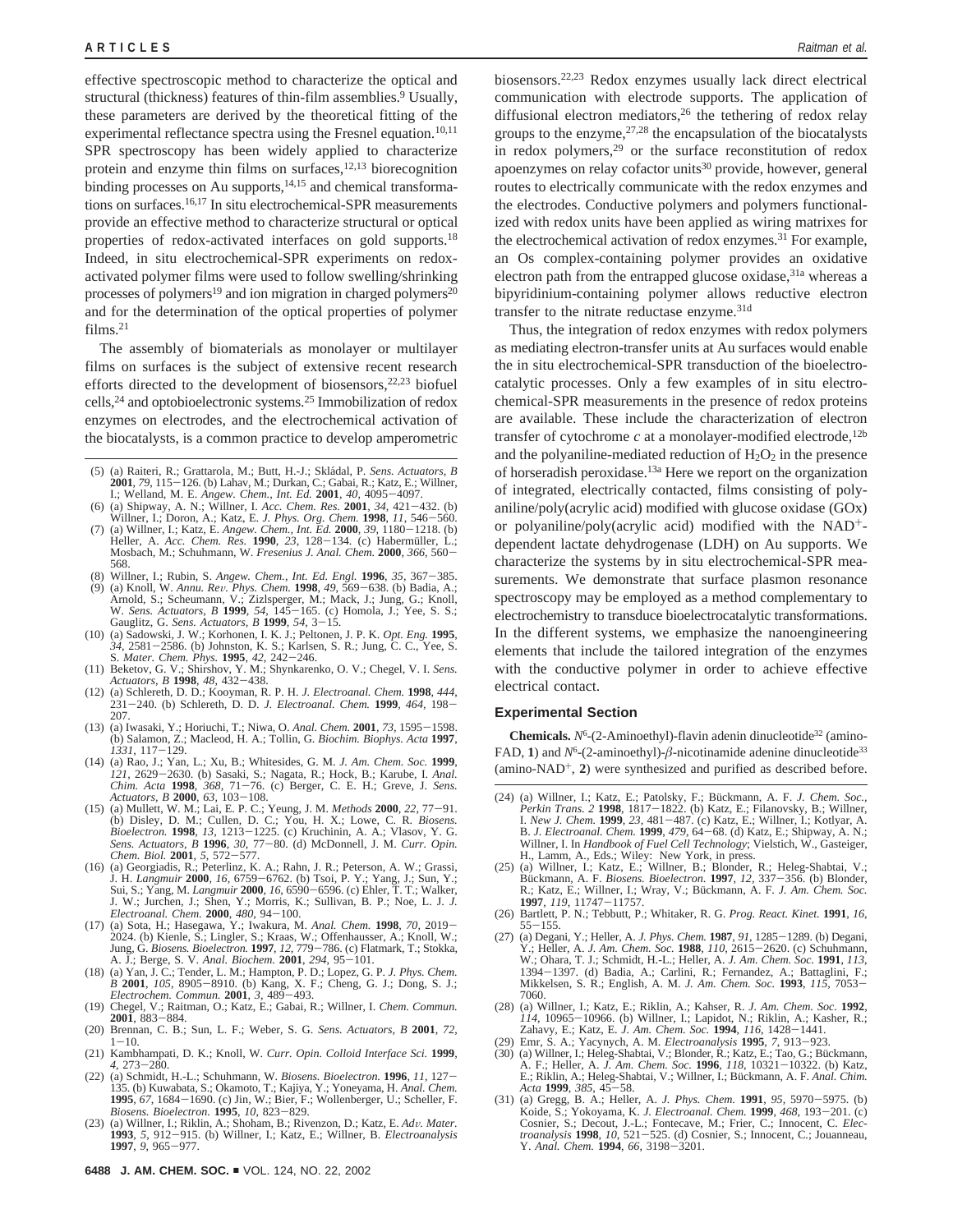Lactate dehydrogenase (LDH, EC 1.1.1.27 from rabbit muscle, type II) and glucose oxidase (GOx, EC 1.1.3.4 from *Aspergillus niger*) were purchased from Sigma and used without further purification. Apoglucose oxidase (apo-GOx) was prepared by a modification<sup>30b</sup> of a reported method.34 All other chemicals, including 1,4-dihydro-*â*-nicotinamide adenine dinucleotide (NADH, **3**), 4-(2-hydroxyethyl)piperazine-1 ethanesulfonic acid sodium salt (HEPES), 1-ethyl-3-(3-dimethylaminopropyl)carbodiimide (EDC), aniline, glutaric dialdehyde, poly(acrylic acid)  $(450\ 000\ \text{g/mol}^{-1})$ , glucose, and lactate were purchased from<br>Aldrich or Sigma and used as supplied Ultrapure water from Serabur Aldrich or Sigma and used as supplied. Ultrapure water from Seralpur Pro 90 CN source was used in all experiments.

**In Situ Electrochemical-SPR Measurements.** The SPR Kretschmann-type spectrometer Biosuplar-2 (Analytical-*µ*System; light-emitting diode light source,  $\lambda = 670$  nm) was used in this work. A high refraction index of the prism  $(N = 1.61)$  and a broad dynamic diapason (up to 19° in air) of the SPR instrument allowed the SPR analyses of thick polymer films (up to 200 nm) without change of the initial angle. This is an important condition for the correctness of the computer fitting of the experimental data to a theoretical curve. The SPR data were processed using Biosuplar-2 software (version 2.2.30) on a PC computer. The experimental SPR spectra of the polymer film were fitted to the theoretical curves based on five-phase Fresnel calculations using the Nelder-Mead algorithm of minimization.<sup>11</sup>

Cyclic voltammetry and multipotential step chronoamperometry experiments were performed using an electrochemical analyzer (EG&G, VersaStat) linked to a computer (EG&G software 270/250). The use of a simple open cell  $(230 \mu L)$  enabled easy emptying of the cell contents and thus rapid removal and change of solution above the polymer films when needed. Glass supports (TF-1 glass,  $20 \times 20$  mm) covered with a Cr thin sublayer (5 nm) and a polycrystalline Au layer (50 nm) supplied by Analytical- $\mu$ System were used for the in situ electrochemical-SPR measurements. The Au-covered glass plate was used as a working electrode  $(1.5\text{-cm}^2 \text{ area exposed to the solution});$  and auxiliary Pt and a quasi-reference Ag electrodes were made from wires of 0.5-mm diameter and added to the cell. The Ag quasi-reference electrode was calibrated<sup>35</sup> according to the potential of dimethyl viologen,  $E^{\circ} = -0.687$  V versus SCE, measured by cyclic voltammetry, and the potentials are reported versus SCE. The SPR sensograms (timedependent changes of the reflectance minimum) were measured in situ upon application of an external potential onto the working electrode.

**Modification of Au Electrodes with Polyaniline/Poly(acrylic acid) Composites and the Assembly of the Integrated Enzyme/Cofactor/ Redox Polymer Films on Electrodes.** A polyaniline/poly(acrylic acid) composite layer was generated on a Au-coated glass support by the electropolymerization of aniline, 0.2 M, in an electrolyte solution, pH  $= 1.8$ , composed of 0.1 M H<sub>2</sub>SO<sub>4</sub> and 0.5 M Na<sub>2</sub>SO<sub>4</sub>, that included poly(acrylic acid)  $(450\ 000\ \text{g}\cdot\text{mol}^{-1})$ , 15 mg $\cdot \text{mL}^{-1.36}$  The polymerization was performed by the application of one potential cycle between tion was performed by the application of one potential cycle between  $-0.1$  and  $+1.1$  V, potential scan rate of 100 mV $\cdot$ s<sup>-1</sup>. The resulting film was washed with the background electrolyte solution composed film was washed with the background electrolyte solution composed of 0.1 M  $H_2SO_4$  and 0.5 M Na<sub>2</sub>SO<sub>4</sub> to exclude any residual monomer from the cell.

The covalent coupling of amino-FAD (**1**) to the polyaniline/poly- (acrylic acid)-modified Au electrode was performed by soaking the electrode in a 0.01 M HEPES buffer solution,  $pH = 7.2$ , that includes  $1, 5 \times 10^{-4}$  M, and EDC,  $1 \times 10^{-3}$  M, for 2 h at room temperature. The resulting electrode was washed with 0.1 M phosphate buffer, pH ) 7.0, to remove nonreacted **<sup>1</sup>**. The electrode functionalized with the FAD-modified polymer film was incubated in a 0.1 M phosphate buffer solution,  $pH = 7.0$ , that included the apo-GOx, 1 mg mL<sup>-1</sup>, for 5 h at room temperature. The resulting electrode was washed with the room temperature. The resulting electrode was washed with the phosphate buffer to remove any unbound apo-GOx.

The covalent coupling of amino-NAD<sup>+</sup> (2) to the polyaniline/poly-(acrylic acid)-modified Au electrode was performed by soaking the polymer-functionalized electrode in the 0.01 M HEPES buffer solution,  $pH = 7.2$ , that includes 2, 5  $\times$  10<sup>-4</sup> M, and EDC, 1  $\times$  10<sup>-3</sup> M, for 2 h at room temperature. The resulting electrode was washed with the 0.1 M phosphate buffer solution,  $pH = 7.0$ , to remove any unreacted **2**. The electrode functionalized with the NAD+-modified polymer was incubated in 0.1 M phosphate buffer,  $pH = 7.0$ , that included LDH, 1 mg mL-<sup>1</sup> , for 10 min. Then the electrode was briefly (1 s) washed with the phosphate buffer solution and immediately immersed in the solution of glutaric dialdehyde, 10% (v/v) in 0.1 M phosphate buffer,  $pH = 7.0$ , for 10 min. After the cross-linking of LDH, the electrode surface was washed with phosphate buffer to remove any unbound LDH.

All the steps of the electrode modification including electrochemical deposition of the composite polymer layer and assembling of cofactor/ enzyme units were performed in the SPR electrochemical cell, and the SPR spectra were measured after each reaction step to follow the Au electrode modification. All modification steps and measurements were performed in air at ambient temperature, ∼30 °C.

**Microgravimetric, Quartz-Crystal Microbalance (QCM) Measurements.** A QCM analyzer (Fluke 164T multifunction counter, 1.3 GHz, TCXO) and quartz crystals (AT-cut, 9 MHz, Seiko) sandwiched between two Au electrodes (area 0.196 cm<sup>2</sup>, roughness factor  $\sim$ 3.5) were employed for the microgravimetric analyses in air. The QCM crystals were calibrated by electropolymerization of aniline in 0.1 M  $H<sub>2</sub>SO<sub>4</sub>$  and 0.5 M Na<sub>2</sub>SO<sub>4</sub> electrolyte solution, followed by coulometric assay of the resulting PAn film and relating of the crystal frequency changes to the electrochemically derived polymer mass.

### **Results and Discussion**

The conductive polymer employed in our studies is polyaniline (PAn). This polymer is, however, redox-active only in acidic solutions,  $37$  pH  $\leq$  3, thus preventing its integration with redox enzymes that usually operate in neutral pH regions. It was reported, however, that composite polyaniline polymers doped with poly(vinyl sulfonate)<sup>38</sup> or poly(acrylic acid),<sup>36</sup> switch the redox activity of the polyaniline to neutral pH regions. Accordingly, aniline was electropolymerized on Au electrodes in the presence of poly(acrylic acid) (Scheme 1). The composite polymer layer was prepared by one voltammetric cycle where the potential was swept from  $-0.1$  to 1.1 V and back, scan rate  $100 \text{ mV·s}^{-1}$ . Figure 1 shows the cyclic voltammogram of the resulting polymer layer, at  $pH = 7.0$ . It shows a quasi-reversible electrochemical process of the redox polymer-modified Au electrode, with a peak-to-peak separation of 85 mV at the potential scan rate 100 mV $\cdot$ s<sup>-1</sup>. By coulometric assay of the oxidation (or reduction) wave of PAn,  $E^{\circ} = 0.29$  V, the surface coverage of polyaniline is estimated to be  $\sim$ 9.3 × 10<sup>-8</sup> g⋅cm<sup>-2</sup>. The Figure 1 inset shows the SPR spectrum of the resulting composite polyaniline/poly(acrylic acid) film in water (curve a), and the theoretical fit (curve b) according to the Fresnel

<sup>(32)</sup> Bückmann, A. F.; Wray, V.; Stocker, A. In *Methods in Enzyhmology*: *Vitamins and Coenzymes*; McCormick, D. B., Ed.; Academic Press: Orlando, Fl, 1997; Vol. 280, Part 1, p 360.

<sup>(33)</sup> Bückmann, A. F.; Wray, V. *Biotech. Appl. Biochem.* **1992**, *15*, 303–310.<br>(34) Morris, D. L.; Buckler, R. T. In *Methods in Enzymology*; Langone, J. J.,

Van Vunakis, H., Eds.; Academic Press: Orlando, FL, 1983; Vol. 92, Part E, pp 413-417. (35) Katz, E.; Schlereth, D. D.; Schmidt, H.-L. *J. Electroanal. Chem.* **1994**,

*<sup>367</sup>*, 59-70. (36) Bartlett, P. N.; Simon, E. *Phys. Chem. Chem. Phys.* **<sup>2000</sup>**, *<sup>2</sup>*, 2599-2606.

<sup>(37) (</sup>a) Ohsaka, T.; Ohnuki, Y.; Oyama, N.; Katagiri, K.; Kamisako, K. J.<br>Electroanal. Chem. 1984, 161, 399-405. (b) Diaz, A. F.; Logan, J. A. J.<br>Electroanal. Chem. 1980, 111, 111-114. (c) Cui, S. Y.; Park, S. M. Synth.<br>Me *Met.* **<sup>1999</sup>***, 105,* <sup>91</sup>-98. (d) Jannakoudakis, P. D.; Pagalos, N. *Synth. Met.* **<sup>1994</sup>***, 68,* <sup>17</sup>-31*.* (38) (a) Bartlett, P. N.; Wang, J. H. *J. Chem. Soc., Faraday Trans.* **1996**, *92*,

<sup>4137</sup>-4143. (b) Bartlett, P. N.; Birkin, P. R.; Wallace, E. N. K. *J. Chem. Soc., Faraday Trans.* **<sup>1997</sup>**, *<sup>93</sup>*, 1951-1960. (c) Bartlett, P. N.; Wallace, E. N. K. *Phys. Chem. Chem. Phys.* **<sup>2001</sup>**, *<sup>3</sup>*, 1491-1496.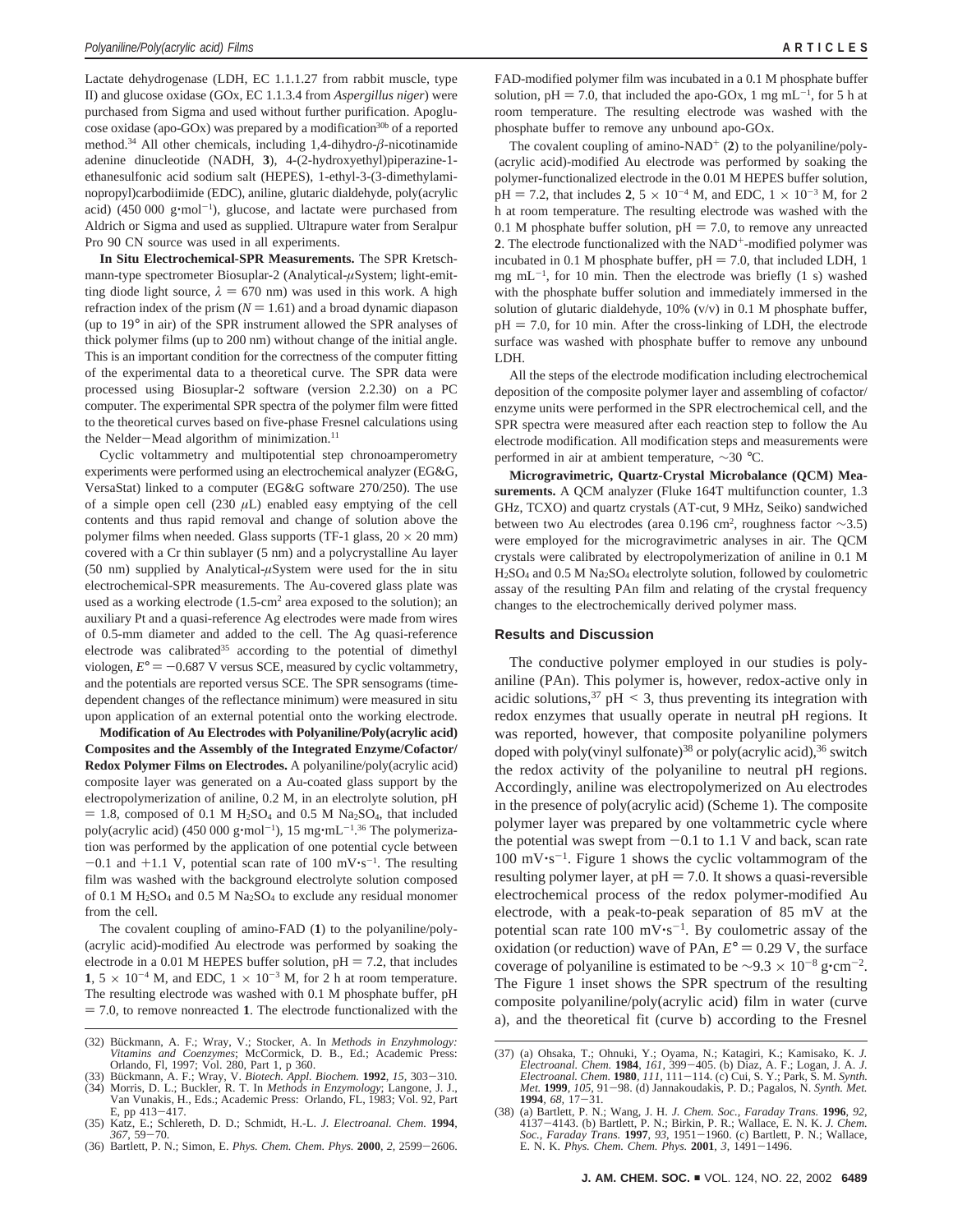

**Figure 1.** Cyclic voltammogram of a polyaniline/poly(acrylic acid) filmfunctionalized Au electrode recorded in 0.1 M phosphate buffer,  $pH = 7.0$ , potential scan rate,  $100 \text{ mV·s}^{-1}$ . Inset: The SPR spectrum of the respective polyaniline/poly(acrylic acid) film-functionalized Au electrode recorded in water (a) and its theoretical fitting (b).

**Scheme 1.** Modification of a Au Electrode with a Composite Redox Polymer Film Consisting of Polyaniline and Poly(acrylic acid)



equation ( $n = 1.4$  used for the first approximation<sup>39</sup> and  $n =$  $1.393 + 0.04j$  received after the fitting), implying that the composite PAn/poly(acrylic acid) film does not differ substantially in its refractive index from pure PAn and that the film is uniform. The polymer layer thickness derived from the SPR spectrum fitting is 90 nm.

Figure 2, curves a and b, shows the SPR spectra of the reduced polyaniline state (PAn) generated upon application of a potential corresponding to  $-0.3$  V and that of the oxidized polyaniline state  $(PAn^{2+})$  generated upon the application of a potential of 0.6 V on the electrode, respectively. The change in the SPR spectrum upon the oxidation of PAn to  $PAn^{2+}$  is attributed to a change in the refraction index of the polymer upon oxidation (vide infra). Application of sequential potential steps on the polyaniline/poly(acrylic acid)-modified electrode, where the potential is stepped from  $-0.3$  (PAn state) to  $+0.6$ V ( $PAn^{2+}$  state) and back (the electrode is maintained at each



**Figure 2.** SPR spectra of a polyaniline/poly(acrylic acid) thin filmfunctionalized Au electrode recorded at different applied potentials: (a) At  $E = -0.3$  V. (b) At  $E = 0.6$  V. (c) The potential is stepped between  $-0.3$ and 0.6 V and back with time intervals of 1.5 s. Inset: Chronoamperometric measurements with the potential steps between 0.6 (a) and  $-0.3$  V (b) with time intervals of 1.5 s between the potential steps.

potential for 1.5 s) results in the chronoamperometric transients shown in Figure 2 (inset). Concomitantly, the surface plasmon spectrum of the film is cycled between the spectra of oxidized and reduced states of the polymer, Figure 2, curve c. Figure 3A shows the time-dependent reflectance changes in the SPR spectra at a fixed angle of incidence ( $\phi = 67.5^{\circ}$ ), as a result of the potential multistep sequence applied to the modified electrode (Figure 3B). (Note that the oxidation or reduction steps are applied for 20 s, which is a substantially longer time interval than that in Figure 2, inset.) Oxidation of the polymer film from PAn to  $PAn^{2+}$  results in a rapid change in the reflectance intensity, followed by a slow increase in the reflectance. Similarly, the reduction of  $PAn^{2+}$  to PAn results in a fast, instantaneous, decrease in the reflectance intensity followed by a slow decrease in the reflectance intensity. The fast increase in the SPR reflectance upon the oxidation of PAn to  $PAn^{2+}$  is attributed to a change in the refractive index of the polymer film as a result of its oxidation. The slow increase in the reflectance intensity observed upon the oxidation of the polymer is attributed to the swelling of the oxidized polymer. The swelling is attributed to the uptake of counteranions, accompanied by the hydration of the polymer. Similarly, the fast decrease in the reflectance intensity observed upon the reduction of  $PAn^{2+}$  is attributed to the restoration of the refractive index of PAn. The slow decrease in the reflectance intensity is then attributed to the shrinking of the reduced polymer as a result of the release of counteranions and dehydration of the film.<sup>19</sup> Theoretical fitting of the SPR spectrum obtained immediately after oxidation to  $PAn^{2+}$ , and assuming that the oxidized polymer thickness is identical to the PAn thickness (90 nm, as the polymer does not swell within this time interval) yields a refractive index value of  $n = 1.389 + 0.47j$ . Theoretical fitting of the SPR spectrum of  $PAn^{2+}$  after reaching the saturated swollen configuration, using the derived value of the refractive (39) Mo, D.; Lin, Y. Y.; Tan, J. H.; Yu, Z. X.; Zhou, G. Z.; Gong, K. C.; Zhang,<br>
G. P.; He, X.-F. Thin Solid Films 1993, 234, 468–470.<br>
index for PAn<sup>2+</sup>, yields a polymer thickness of 120 nm for the

G. P.; He, X.-F. *Thin Solid Films* **<sup>1993</sup>**, *<sup>234</sup>*, 468-470.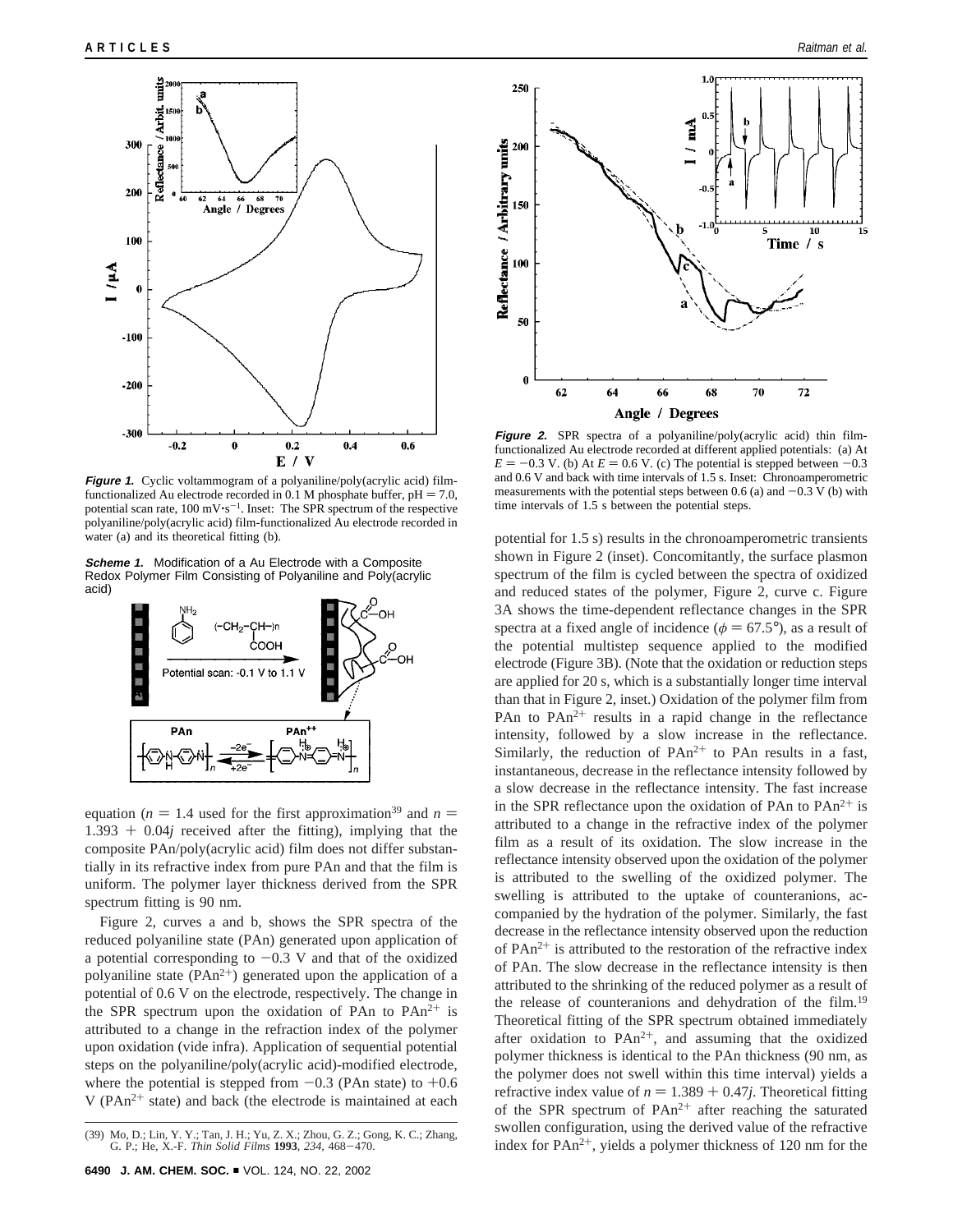

**Figure 3.** (A) Time-dependent reflectance changes of the polyaniline/poly- (acrylic acid) thin-film-functionalized Au electrode measured at a fixed angle of incidence ( $\phi = 67.5^{\circ}$ ) upon the application of multistep potential cycles. (B) Chronoamperometric transients corresponding to the SPR spectra in (A), generated by potential steps between  $-0.3$  and 0.6 V and back with time intervals of 20 s between the potential steps. The arrows show the time of the application of the oxidative potential, 0.6 V, (a), and reductive potential,  $-0.3$  V, (b), respectively. The chronoamperometric and in situ SPR measurements were performed in 0.1 M phosphate buffer,  $pH = 0.7$ .

swollen  $PAn^{2+}$ . Thus, the polymer thickness increases by 30 nm because of the swelling process induced by polymer oxidation. In turn, theoretical fitting of the SPR spectrum of the PAn film obtained immediately after reduction of  $PAn^{2+}$  to PAn yields a polymer thickness of 120 nm that corresponds to the swollen assembly. Theoretical fitting of the SPR spectrum obtained after relaxation of the reduced polymer yields the original polymer thickness of 90 nm. This means full reversibility of the swelling-shrinking processes induced by the cyclic potential changes between  $-0.3$  and 0.6 V. Kinetic analyses of the time-dependent increase in the reflectance intensity yields a swelling rate constant that corresponds to  $k_{\text{swell}} = 3.5 \times 10^{-4}$  $s^{-1}$  and a shrinking rate constant of  $k_{\text{shrink}} = 2.2 \times 10^{-4} \text{ s}^{-1}$  for the oxidized and reduced polymer films, respectively. These rate constants of the composite polyaniline/poly(acrylic acid) film measured at  $pH = 7.0$  are very similar to those reported previously for a polyaniline film<sup>19</sup> in an acidic solution,  $pH =$ 1.8. The SPR reflectance intensity can be reversibly switched between high- and low-intensity values upon the electrochemical cycling of the polymer film between the  $PAn^{2+}$  and  $PAn$  states, respectively. Thus, the system represents an electrochemical switch where optical SPR transduction provides the read-out signal of the "ON"/"OFF" states of the polymer film.

The fact that the polyaniline polymer exhibits redox activity at  $pH = 7.0$ , as a result of the incorporation of poly(acrylic acid), suggests that one could integrate biocatalysts with the polymer film on the electrodes. Furthermore, the carboxylic acid residues of the poly(acrylic acid) component could provide sites for covalent tethering of biocatalysts to the polymer. Thus, the bioelectrocatalytic functions of the PAn/enzyme electrode could then be transduced by in situ electrochemical-SPR experiments.

In situ electrochemical-SPR measurements were applied to characterize the bioelectrocatalyzed oxidation of glucose by a composite polyaniline/poly(acrylic acid) film that includes an engineered glucose oxidase. Our laboratory has demonstrated that reconstitution of apoglucose oxidase on a relay-FAD monolayer yields a biocatalyst of unprecedented electrical contact efficiency with the electrode.<sup>30</sup> This extremely efficient electrical communication between the biocatalyst redox site and the electrode was attributed to the structural alignment of the redox biocatalyst on the electrode surface, in a configuration that provides a directional electron wiring between the enzyme redox site and the conducting support. The fact that a polyaniline film can activate redox enzymes such as glucose oxidase or horseradish peroxidase $40$  suggests that appropriate immobilization of GOx in the polyaniline film could lead to an integrated electrically contacted bioelectrocatalytic assembly for the oxidation of glucose. Scheme 2 outlines the method we employed to construct the integrated polyaniline/poly(acrylic acid)/GOx bioelectrocatalytic film on the electrode surface. The polyaniline/ poly(acrylic acid) film is functionalized with the flavin cofactor by the covalent coupling of amino-FAD to the carboxylic acid residues of poly(acrylic acid). Reconstitution of apoglucose oxidase on the FAD units yields the bioelectrocatalytic redoxactive polymer film.

Complementary microgravimetric, QCM measurements were performed on Au-quartz crystals functionalized with the polyaniline/poly(acrylic acid) film. The polymer film on the Au-quartz crystals was generated by the same procedure as employed for the modification of the Au-SPR electrodes. The changes in the quartz-crystal resonance frequencies were measured in air upon the electropolymerization step, after covalent coupling of the amino-FAD and, subsequently, after the reconstitution of GOx on the FAD-functionalized film. From the frequency changes, and using the Sauerbrey relation,<sup>41</sup> the mass changes on the electrode as a result of the formation of the polymer film, the further covalent binding of the FAD units, and the surface reconstitution of GOx were calculated. The composite polymer film coverage of 1.27  $\times$  10<sup>-7</sup> g·cm<sup>-2</sup> was de-

<sup>(40) (</sup>a) Bartlett, N. P.; Birkin, P. R. *Anal. Chem.* **<sup>1993</sup>**, *<sup>66</sup>*, 1118-1119. (b) Bartlett, P. N.; Birkin, P. R. *Anal. Chem.* **<sup>1994</sup>**, *<sup>66</sup>*, 1552-1559. (c) Bartlett, P. N.; Birkin, P. R.; Palmisano, F.; DeBenedetto, G. *J. Chem. Soc., Faraday*

*Trans.* **<sup>1996</sup>**, *<sup>92</sup>*, 3123-3130. (41) Buttry, D. A.; Ward, M. D. *Chem. Re*V*.* **<sup>1992</sup>**, *<sup>92</sup>*, 1355-1379.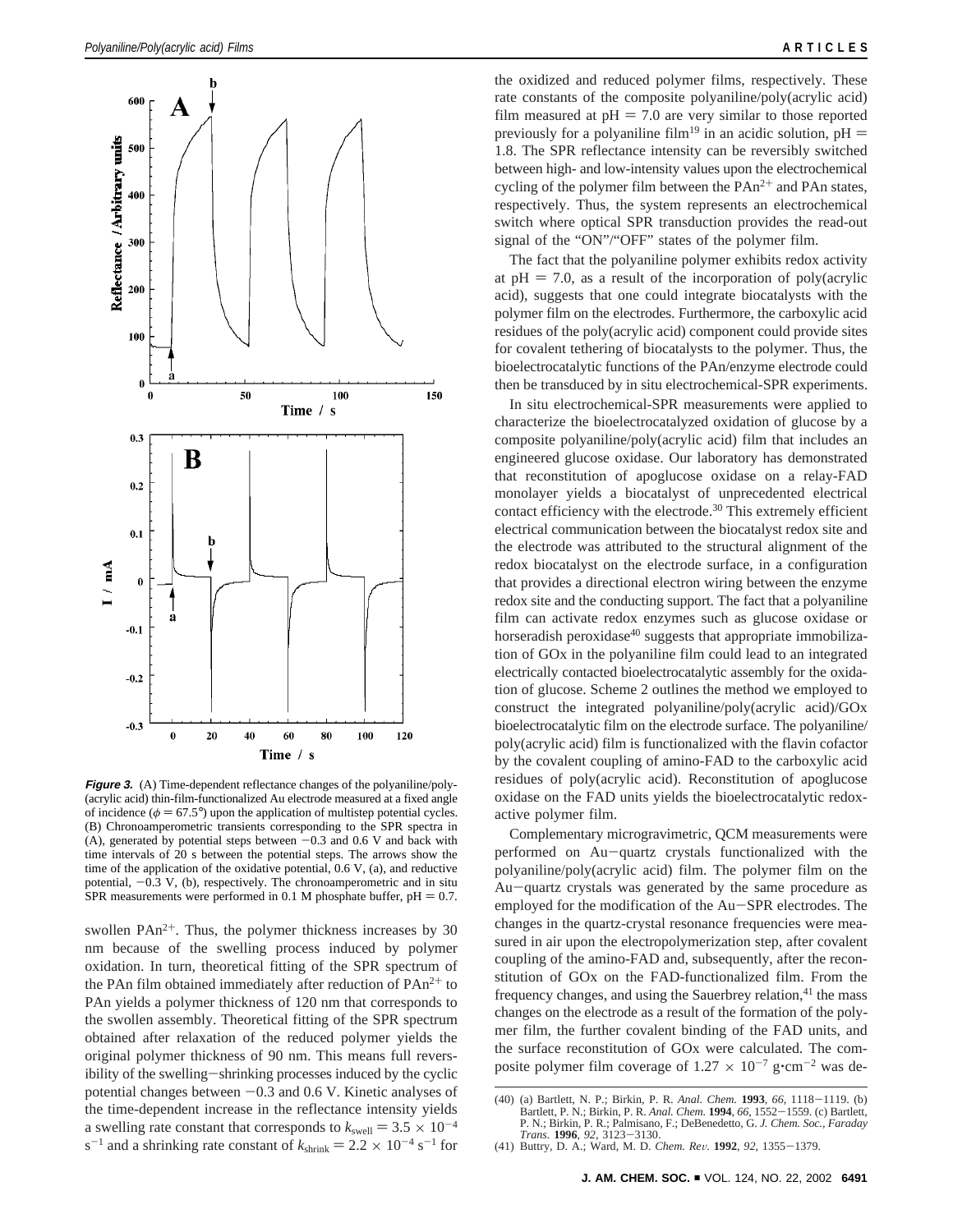

rived from the frequency change after the electropolymerization. Taking into account the electrode coverage with the redox-active polyaniline component,  $9.3 \times 10^{-8}$  g $\cdot$ cm<sup>-2</sup>, derived from the coulometric measurements, we estimated that the electrochemically inactive poly(acrylic acid) component has a coverage of  $3.4 \times 10^{-8}$  g $\cdot$ cm<sup>-2</sup> that is 27% (w/w) of the composite polymer film. Assuming that the polyaniline/poly(acrylic acid) film density<sup>42</sup> is ~1.1-1.2 g⋅mL<sup>-1</sup> and that the homogeneous electrodeposition of the polymer film occurs on the surface, we estimate the thickness of the polymer film to be ∼100 nm. This value is similar to the polymer thickness of 90 nm derived from the fitting of the SPR spectrum.

Knowing the masses of the immobilized **1** and the surfacereconstituted GOx and the area of the Au-quartz crystal, the surface coverages of **1** and GOx on the polymer film were calculated to be  $\sim$ 2 × 10<sup>-11</sup> and  $\sim$ 3 × 10<sup>-12</sup> mol•cm<sup>-2</sup>, respectively. Using the footprint dimension of GOx  $(58 \text{ nm}^2)$ ,<sup>43</sup> and the calculated surface coverage of GOx on the electrode, we find that the enzyme coverage corresponding to a densely packed enzyme monolayer is formed on the polymer film. Since the thickness of the electrochemically polymerized films on the SPR electrodes and Au-quartz crystals are similar, we assume that similar coverages of the biocatalyst are obtained on the SPR electrodes.

Figure 4A shows the cyclic voltammograms of the polyaniline/poly(acrylic acid)/GOx film-functionalized electrode in the presence of various concentrations of glucose. As the concentration of glucose increases, the electrocatalytic anodic current is higher. The wave of the electrocatalytic anodic current starts at the oxidation potential of the polyaniline film, implying that the redox polymer mediates the bioelectrocatalyzed oxidation of glucose by the oxidation of the flavin site in the enzyme.

Knowing the enzyme content in the film,  $3 \times 10^{-12}$  mol $\cdot$ cm<sup>-2</sup>, and the highest achieved current density,  $i = 0.3$  mA $\cdot$ cm<sup>-2</sup>, we calculate the electron-transfer turnover rate between the enzyme redox site and the electrode to be ∼1000 electrons/s. At the temperature employed in our measurements (∼30 °C), the turnover rate of the native GOx for the electron transfer from glucose to dioxygen (natural electron acceptor) is  $\sim$ 900  $\pm$  150  $s^{-1}$ .<sup>30b</sup> The overall rate constant of the bioelectrocatalytic process is estimated<sup>44</sup> to be ∼7.5 × 10<sup>3</sup> M<sup>-1</sup>⋅s<sup>-1</sup>. Thus, the reconstituted GOx on the polyaniline/poly(acrylic acid) film reveals a turnover rate similar to that of the native enzyme, implying that the conductive redox polymer provides an extremely efficient electrical contact between the enzyme redox center and the electrode support.

In a control experiment, native GOx was covalently linked to the polyaniline/poly(acrylic acid) film by direct coupling of lysine residues of the biocatalyst to the carboxylic groups in the film. The resulting redox polymer/enzyme assembly shows a minute bioelectrocatalytic current for the oxidation of glucose (∼2 orders of magnitude lower than the amperometric response of the reconstituted GOx system). This experiment demonstrates that the functionalization of the polymer film with random configurations of the enzyme does not yield an electrically contacted bioelectrocatalytically active matrix. The results emphasize that it is essential to align the enzyme in respect to the polymer film by the reconstitution process. The nanoengineered biocatalytic configuration yields an integrated, electrically contacted assembly.

The bioelectrocatalytic oxidation of glucose by the polyaniline/poly(acrylic acid)/GOx assembly was also characterized by in situ electrochemical-SPR experiments (Figure 4B). Application of the potential corresponding to  $-0.3$  V on the polyaniline/poly(acrylic acid)/GOx-functionalized electrode results in the SPR spectrum shown in Figure 4B, curve a. At this potential, the redox polymer film exists in its reduced state, PAn. Addition of glucose to the system  $(E = -0.3 \text{ V})$  results in a change in the SPR spectrum of the film that is independent of the concentration of glucose (Figure 4B, curves  $b-f$ ). The change in the SPR spectrum of the film is attributed to the reduction of the FAD center in  $GOx$  to  $FADH<sub>2</sub>$  by the added glucose. The change in the refractive index of the film as a result of the reduction of the FAD site is responsible for the change in the SPR spectra. As all enzyme FAD sites are reduced to the FADH2 state, independent of the bulk concentration of glucose, the resulting SPR curves are almost identical in the entire range of glucose concentrations. Biasing the potential of the polyaniline/poly(acrylic acid)/GOx electrode at  $+0.6$  V, in the absence of glucose, results in the SPR spectrum shown in Figure 4(B), curve (a′), that is characteristic of the oxidized polyanilne state, PAn2+. Addition of glucose to the system results in a change in the SPR spectra depicted in Figure 4B, curves b′-<sup>f</sup> ′. The minimum reflectivity angle is shifted to lower angles, and the reflectance intensity decreases as the concentration of glucose is elevated. The inset of Figure 4B shows the enlarged SPR spectra measured in the presence of different concentrations of glucose: curves b-f recorded at a potential corresponding to  $-0.3$  V whereas curves b' $-f'$  were recorded at an applied potential of 0.6 V. It can be seen that the SPR spectra of the oxidized polyaniline film shift in their spectral

<sup>(42) (</sup>a) Yang, C. Y.; Smith, P. Heeger, A. J.; Cao, Y.; Osterholm, J. E. *Polymer* **<sup>1994</sup>**, *<sup>35</sup>*, 1142-1147. (b) Palaniappan, S. *Eur. Polym. J.* **<sup>2001</sup>**, *<sup>37</sup>*, 975- 981.

<sup>(43)</sup> Hecht, H. J.; Kalisz, H. M.; Hendle, J.; Schmid, R. D.; Schomburg, D. *J.*

*Mol. Biol.* **<sup>1993</sup>**, *<sup>229</sup>*, 153-172. (44) Andrieux, C. P.; Save´ant, J. J. *J. Electroanal. Chem.* **<sup>1978</sup>**, *<sup>93</sup>*, 163-168.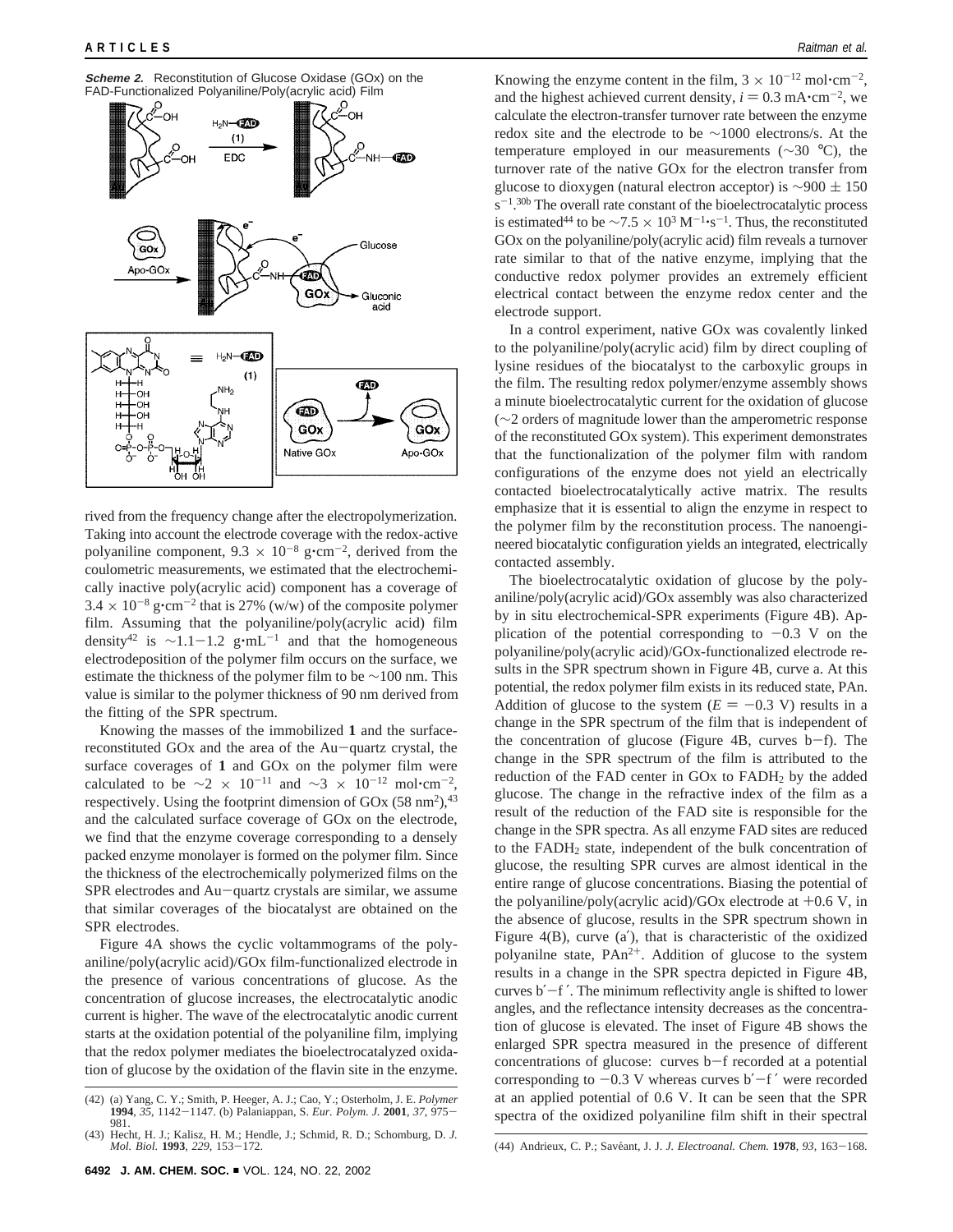

**Figure 4.** (A) Cyclic voltammograms of the Au electrode modified with the polyaniline/poly(acrylic acid) thin film functionalized with the reconstituted GOx in the presence of various concentrations of glucose: (a) 0, (b) 5, (c) 10, (d) 20, (e) 35, and (f) 50 mM. Potential scan rate, 5 mV $\cdot$ s<sup>-1</sup>. (B) SPR spectra of the Au electrode modified with the polyaniline/poly(acrylic acid) thin film and functionalized with the reconstituted glucose oxidase. The spectra depicted in curves a-f were recorded at an applied potential of  $-0.3$  V in the presence of various concentrations of glucose: (a) 0, (b) 5, (c) 10, (d) 20, (e) 35, and (f) 50 mM. The spectra shown in curves  $a^2 - f'$  were recorded at an applied potential of 0.6 V in the presence of various concentrations of glucose: (a') 0,  $(b')$  5,  $(c')$  10,  $(d')$  20,  $(e')$  35, and  $(f')$  50 mM. Inset shows the enlarged SPR spectra. Arrows show the direction of the SPR spectrum shift upon increase of the glucose concentration at the applied potential of 0.6 V. (C) Calibration plots of the amperometric responses, *I*cat, measured at 0.6 V (a) and changes in the minimum of reflectance intensities ∆*R* (b) at different concentrations of glucose. The ∆*R* values were calculated as differences between the reflectance minimum measured at 0.6 V and the reflectance minimum measured at  $-0.3$  V for each glucose concentration. The data were obtained in 0.1 M phosphate buffer,  $pH = 7.0$ .

features to those of the reduced film as the concentration of glucose is elevated. This is consistent with the fact that the electron-transfer turnover rate between the enzyme redox site and the electrode is very efficient, and it proves the bioelectrocatalytic mechanism where the polyaniline mediates the oxidation of the enzyme redox center. That is, the electron transfer from the enzyme reduced cofactor, FADH2, to the oxidized polymer film, and from it to the Au conductive support (biased at  $0.6$  V), generates a steady-state ratio  $PAn/PAn^{2+}$ . The content of the reduced polymer state, PAn, in the steady-state population  $PAn/PAn^{2+}$  is higher as the rate of the electron transfer from  $FADH<sub>2</sub>$  to the  $PAn<sup>2+</sup>$  is increased upon elevation of the glucose concentration.

Figure 4C shows the calibration curves derived from the in situ electrochemical-SPR measurements: The amperometric responses of the system (curve a) at different concentrations of glucose are complemented by the changes in the minimum of reflectance intensities, ∆*R* (curve b). The ∆*R* values were calculated as the differences between the reflectance minimum measured at 0.6 V and the reflectance minimum measured at  $-0.3$  V for each glucose concentration. We see that the bioelectrocatalytic anodic currents for the oxidation of glucose increase linearly with the elevation of the glucose concentration, whereas the ∆*R* values reveal a reciprocal dependence upon increasing the concentration of glucose. The origin for the different dependence of the two physical parameters (*I*cat and  $ΔR$ ) on the glucose concentration may be quantitatively expressed by kinetic analysis of the electrochemical process in the system. The bioelectrocatalytic oxidation of glucose yields a steady-state ratio of  $PAn/PAn^{2+}$  in the film. The bioelectrocatalytic current directly relates to the concentration of PAn, leading to a linear dependence of the *I*cat on the glucose concentration. The ∆*R* relates, however, to the difference ([PAn2+] - [PAn]) leading to the reciprocal dependence of <sup>∆</sup>*<sup>R</sup>* on the glucose concentrations.

Among the redox enzymes,  $NAD(P)^+$  cofactor-dependent enzymes play a central role. The coupling of  $NAD(P)^+$ -

dependent enzymes with electrodes for bioelectrocatalytic transformations requires the development of electrochemical means for the regeneration of  $NAD(P)^+$  cofactor.<sup>26,45</sup> The use of NAD(P)+-dependent enzymes as bioactive interfaces in sensor devices requires the assembly of the biocatalyst,  $NAD(P)^+$ cofactor, and a cofactor regenerating electrocatalyst as integrated systems that are in electrical contact with the electrode support. The composite polyaniline/poly(acrylic acid) film acts as an electrocatalyst for the oxidation of NADH to NAD+36,38 (Scheme 3A). Figure 5A shows the cyclic voltammograms of the polyaniline/poly(acrylic acid)-functionalized electrode at different concentrations of NADH in an in situ electrochemical-SPR experiment. An electrocatalytic anodic current is developed at the oxidation potential of the redox film. The electrocatalytic anodic current increases as the concentration of NADH is elevated. These results imply that the polyaniline film catalyzes the NADH oxidation.

Treatment of the redox polymer-functionalized electrode with different concentrations of NADH, while biasing the electrode at the potential of 0.6 V, would generate a PAn/PAn2+ steadystate ratio controlled by the rate of the electron transfer from NADH to  $PAn^{2+}$ , and this would be controlled by the NADH concentration. While in the absence of NADH the redox polymer will exist at this potential in the  $PAn^{2+}$  state, increase of the NADH concentration will elevate the steady-state content of PAn in the  $PAn/PAn^{2+}$  mixture. Figure 5B shows the SPR spectra of the polyaniline/poly(acrylic acid)-modified electrode in the absence and in the presence of added NADH at two different potentials: at  $E = -0.3$  V and at  $E = 0.6$  V, where the redox polymer is electrochemically reduced and oxidized, respectively. At the potential of  $-0.3$  V, the polymer exists in the PAn state and the spectrum in the absence of NADH is shown in Figure 5B, curve a. Addition of NADH results in a shift in the minimum reflectivity angle to higher values. This change is attributed mainly to the changes in the refractive index

<sup>(45)</sup> Katakis, I.; Domingues, E. *Mikrochim. Acta* **<sup>1997</sup>**, *<sup>126</sup>*, 11-32.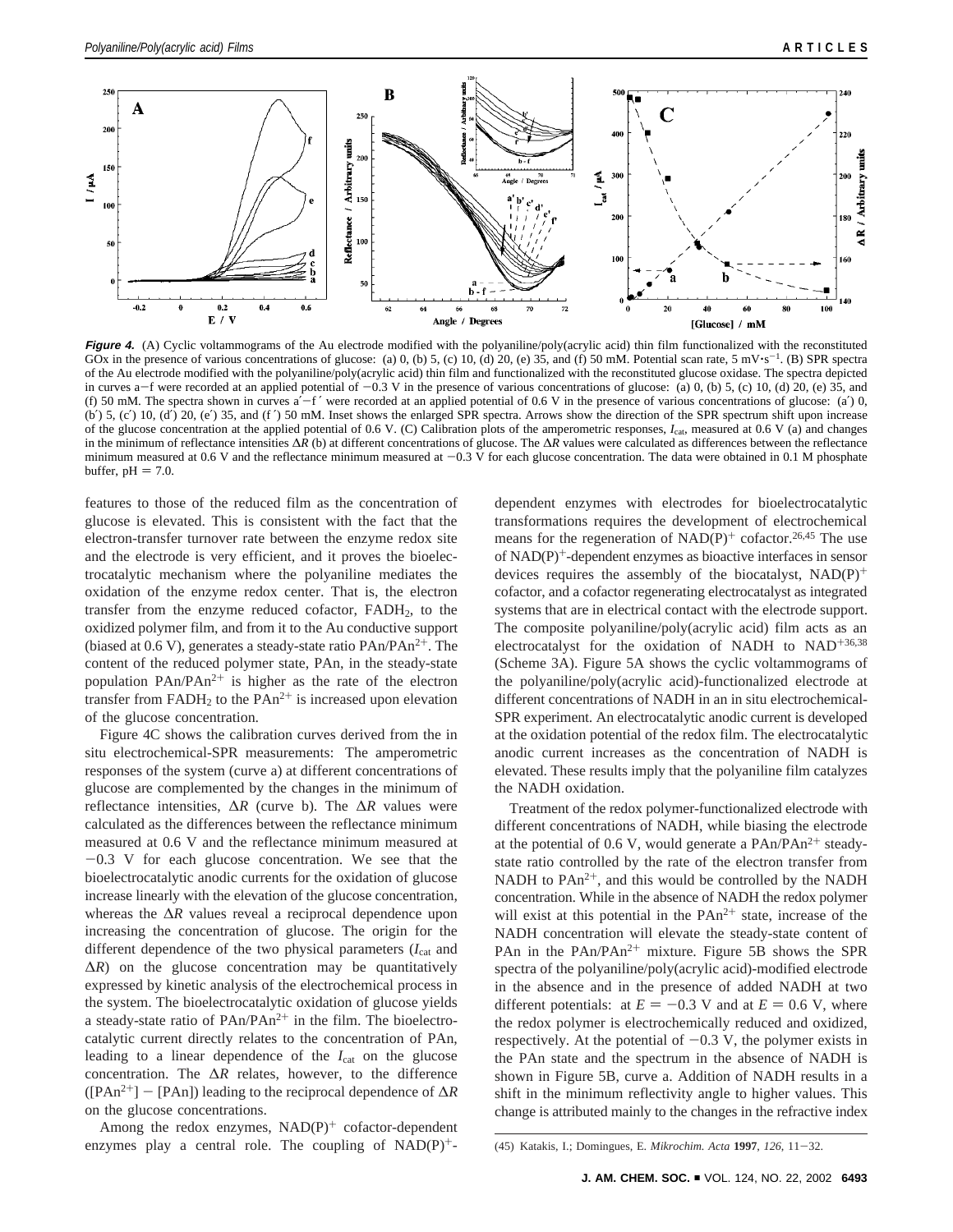**Scheme 3.** (A) Electrocatalyzed Oxidation of NADH by the Composite Polyaniline/Poly(acrylic acid) Thin Film. (B) Assembly of the Integrated Lactate Dehydrogenase (LDH) Biocatalytic Interface on the NAD+-Functionalized Polyaniline/Poly(acrylic acid) Thin Film



above the polymer-solution interface as a result of the addition of NADH. Theoretical fitting of the spectra reveals that the refractive index changes from  $n = 1.338 + 0.008j$  to  $n = 1.370$ + 0.030*<sup>j</sup>* upon addition of 10 mM NADH. This change in the refractive index may originate from the association of NADH to the polymer film by multi-H-bond interactions. The shifted SPR spectrum is almost unaffected upon the further addition of NADH (a slight increase in the reflectance intensity, cf. Figure 5B, curves b-d; see also inset). Application of the potential of +0.6 V on the electrode results in the formation of the PAn<sup>2+</sup> film, and the SPR spectrum in the absence of NADH is shown in Figure 5B, curve a′. The difference between the SPR spectra of the PAn state  $(E = -0.3 \text{ V})$ , curve a, and the PAn<sup>2+</sup> state ( $E = 0.6$  V), curve a', originates from the change of the redox polymer refractive index as discussed before. Addition of NADH to the polymer-modified electrode biased at  $E = 0.6$  V results in a decrease in the reflectance intensity, and the minimum reflectivity angle is positioned between that of pure  $PAn^{2+}$  spectrum and the PAn spectrum. As the concentration of NADH is higher, the spectrum resembles more that of the PAn film, consistent with the fact that the PAn content in the steady-state ratio PAn/PAn<sup>2+</sup> increases. The inset in Figure 5B shows enlarged spectra of the redox polymermodified electrode at different concentrations of NADH at *E*  $= -0.3$  V, curves b-d, and at  $E = 0.6$  V, curves b'-d'. The SPR spectra recorded at  $E = 0.6$  V shift to the pattern of the SPR spectra recorded at  $E = -0.3$  V as the concentration of NADH is elevated. Figure 5C shows the calibration curves extracted from the in situ electrochemical-SPR measurements. The amperometric responses of the system (curve a) at different concentrations of NADH are complemented by the changes in the minimum of reflectance intensities, ∆*R* (curve b). The ∆*R*

values were calculated as the differences between the reflectance minimum measured at 0.6 V and the reflectance minimum measured at  $-0.3$  V for each of the NADH concentrations.

Our laboratory has reported on the assembly of integrated, electrically contacted, NAD<sup>+</sup>-dependent enzyme electrodes.<sup>46,30b</sup> The method is based on the assembly of an affinity complex between a NAD<sup>+</sup>-dependent enzyme (e.g., LDH) and a relay- $NAD<sup>+</sup>$  monolayer, followed by the lateral cross-linking of the surface-associated enzyme to yield a rigid biocatalytic layer. Following this concept, and realizing that  $PAn^{2+}$  catalyzes the oxidation of NADH, we use the polyaniline/poly(acrylic acid) as a matrix for the integration and electrical contact of the NAD<sup>+</sup>-dependent enzyme LDH with the electrode support (Scheme 3B). The poly(acrylic acid) included in the polymer film provides anchoring sites for the covalent attachment of **2**. Formation of the affinity complex between LDH and the NAD+ units,47 followed by cross-linking of the LDH components with glutaric dialdehyde, yields the integrated enzyme electrode. Biocatalytic oxidation of lactate to pyruvate in the presence of LDH yields the reduced NADH cofactor that is linked to the polymer matrix. The polymer-mediated oxidation of NADH recycles the cofactor that is further reduced by lactate. The bioelectrocatalytic oxidation of lactate could then be followed by in situ electrochemical-SPR measurements. The polymermediated oxidation of NADH should yield an electrocatalytic current, and as the concentration of lactate controls the regeneration efficiency of NADH, the amperometric response of the system should correlate with the concentration of lactate. Furthermore, the application of a potential corresponding to 0.6 V that oxidizes the PAn film to PAn<sup>2+</sup> will result in a steadystate concentration of  $PAn/PAn^{2+}$  that is controlled by the regeneration rate of NADH or the concentration of lactate. The steady-state ratio of  $PAn/Pan^{2+}$  can then be followed by SPR spectroscopy. The integrated polyaniline/poly(acrylic acid)/ NAD+/LDH film was constructed as outlined in Scheme 3B. QCM measurements performed upon the buildup of the biocatalytic functional film on a Au-quartz crystal indicate that the surface coverages of **2** and LDH on the modified surfaces are  $\sim$ 4 × 10<sup>-11</sup> and  $\sim$ 4 × 10<sup>-12</sup> mol•cm<sup>-2</sup>, respectively.

Figure 6A shows the cyclic voltammograms of the integrated polyaniline/poly(acrylic acid)/NAD+/LDH electrode in the presence of different concentrations of lactate. As the concentration of lactate increases, curves b-f, the amperometric response of the electrode is higher. The electrocatalytic currents are observed at the oxidation potential of polyaniline, indicating the redox polymer mediates the oxidation of NADH and the biocatalyzed oxidation of lactate. Knowing the LDH content in the film, 4  $\times$  10<sup>-12</sup> mol·cm<sup>-2</sup>, and the highest achieved current density, *i*  $= 0.27$  mA $\cdot$ cm<sup>-2</sup>, we calculate the electron-transfer turnover rate between the enzyme redox site and the electrode to be ∼350  $s^{-1}$ . This turnover rate is much lower than that reported for the native LDH operating with diffusional NAD<sup>+</sup> and lactate (∼4700 electrons/s).48 The overall rate constant of the bioelectrocatalytic process is estimated<sup>44</sup> to be  $\sim$ 4.7 × 10<sup>3</sup> M<sup>-1</sup>'s<sup>-1</sup>. This could originate from difficulties for the immobilized NAD<sup>+</sup> to accommodate the binding sites of the enzyme, thus, resulting

<sup>(46)</sup> Bardea, A.; Katz, E.; Bückmann, A. F.; Willner, I. *J. Am. Chem. Soc.* **1997**, *119*, 9114–9119. *<sup>119</sup>*, 9114-9119. (47) Kharitonov, A. B.; Alfonta, L.; Katz, E.; Willner, I. *J. Electroanal. Chem.*

**<sup>2000</sup>**, *<sup>487</sup>*, 133-141. (48) Eichner, R. D. *Methods Enzymol.* **<sup>1982</sup>**, *<sup>89</sup>*, 359-362.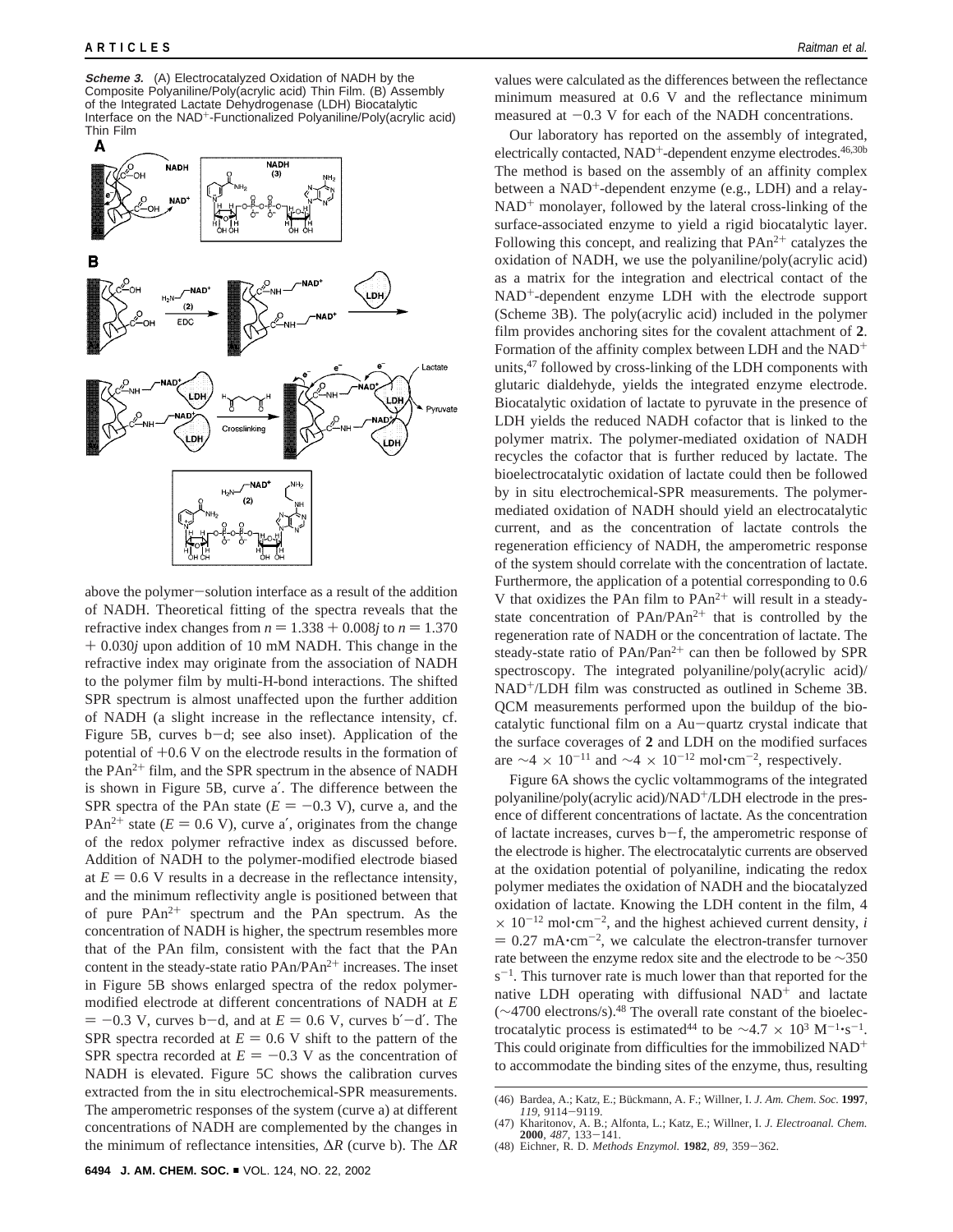

Figure 5. (A) Cyclic voltammograms of the Au electrode modified with the polyaniline/poly(acrylic acid) thin film in the presence of various concentrations of NADH: (a) 0, (b) 10, (c) 20, (d) 50, and (e) 100 mM. Potential scan rate,  $5 \text{ mV} \cdot \text{s}^{-1}$ . (B) SPR spectra of the Au electrode modified with the polyaniline/ poly(acrylic acid) film upon interaction with NADH. The spectra shown in curves a-d were recorded at an applied potential of  $-0.3$  V in the presence of various concentrations of NADH: (a)  $0$ , (b) 5, (c) 10, and (d) 20 mM. The spectra a'-d' were measured upon application of a potential of  $0.6$  V in the presence of various concentrations of NADH: (a') 0, (b') 5, (c') 10, and (d') 20 mM. Inset shows the enlarged SPR spectra. Arrows show the direction of the SPR spectrum shift upon increase of the NADH concentration at the applied potential of 0.6 V. (C) Calibration plots of the amperometric responses, *I*cat, measured at an applied potential of 0.6 V (a) and the respective changes in the minimum of reflectance intensities ∆*R* (b) at different concentrations of NADH. The Δ*R* values were calculated as differences between the reflectance minimum measured at 0.6 V and the reflectance minimum measured at -0.3 V for each NADH concentration. The data were obtained in 0.1 M phosphate buffer,  $pH = 7.0$ .



Figure 6. (A) Cyclic voltammograms of the Au electrode modified with the polyaniline/poly(acrylic acid) film and functionalized with the NAD<sup>+</sup> cofactor units and the cross-linked LDH in the presence of various concentrations of lactate: (a)  $0$ ,  $($ b)  $5$ ,  $($ c)  $10$ ,  $($ d)  $20$ ,  $($ e)  $50$ , and  $(f)$  100 mM. Potential scan rate,  $5 \text{ mV} \cdot \text{s}^{-1}$ . (B) SPR spectra of the Au electrode modified with the polyaniline/poly(acrylic acid) film and functionalized with the NAD<sup>+</sup> cofactor units and the cross-linked LDH. The spectra shown in curves  $a-e$  were recorded at an applied potential of  $-0.3$  V in the presence of various concentrations of lactate: (a) 0, (b) 1, (c) 5, (d) 10, and (e) 20 mM. The spectra depicted in curves  $a'-e'$  were recorded at an applied potential of 0.6 V in the presence of various concentrations of lactate: (a') 0, (b') 1, (c') 5, (d') 10, and (e') 20 mM. Inset shows the enlarged SPR spectra. Arrows show the direction of the SPR spectrum shift upon increase of the lactate concentration and at an applied potential of 0.6 V. (C) Calibration plots of the amperometric responses, *I*cat, measured at an applied potential of 0.6 V (a) and changes in the minimum of reflectance intensities ∆*R* (b) at different concentrations of lactate. The ∆*R* values were calculated as differences between the reflectance minimum measured at 0.6 V and the reflectance minimum measured at  $-0.3$  V for each lactate concentration. The data were obtained in 0.1 M phosphate buffer,  $pH = 7.0$ .

in nonoptimized positions of the cofactor units in the biocatalytic enzyme/cofactor assembly.

The electrochemically induced biocatalyzed oxidation of lactate can be nicely followed by the SPR spectroscopy (Figure 6B). At a potential of  $-0.3$  V applied on the integrated biocatalytic electrode, where the polymer film exists in the PAn state, addition of lactate results in a decrease in the minimum reflectivity angle (cf. Figure 6B, the shift of curve a to curve b). The SPR spectrum angle of the polymer is almost unaffected by the concentration of lactate, and the SPR spectra at  $1 \times 10^{-3}$ and  $2 \times 10^{-2}$  M lactate are almost identical. This is consistent with the fact that the addition of lactate to the integrated electrode existing in the PAn state, results in the reduction of the immobilized  $NAD<sup>+</sup>$  to NADH. The change in the refractive

index of the film originating from the biocatalyzed reduction of  $NAD<sup>+</sup>$  to  $NADH$  results in the decrease in the minimum reflectivity angle. As the low concentration of added lactate is sufficient to reduce all of the  $NAD<sup>+</sup>$  units associated with the film, the SPR spectrum of the redox film-modified electrode is independent of the concentration of lactate. Biasing the potential of the polyaniline/poly(acrylic acid)/NAD+/LDH electrode at 0.6 V in the absence of lactate results in the SPR spectrum shown in Figure 6B, curve a′. Addition of lactate to the electrode results in the changes in the SPR spectrum shown in Figure 6B, curves  $b'$  –e' (see also the inset). The minimum reflectivities of the SPR spectra decrease in their intensities and the minimum reflectivity angles are shifted to lower values as the lactate concentration increases. That is, as the concentration of lactate